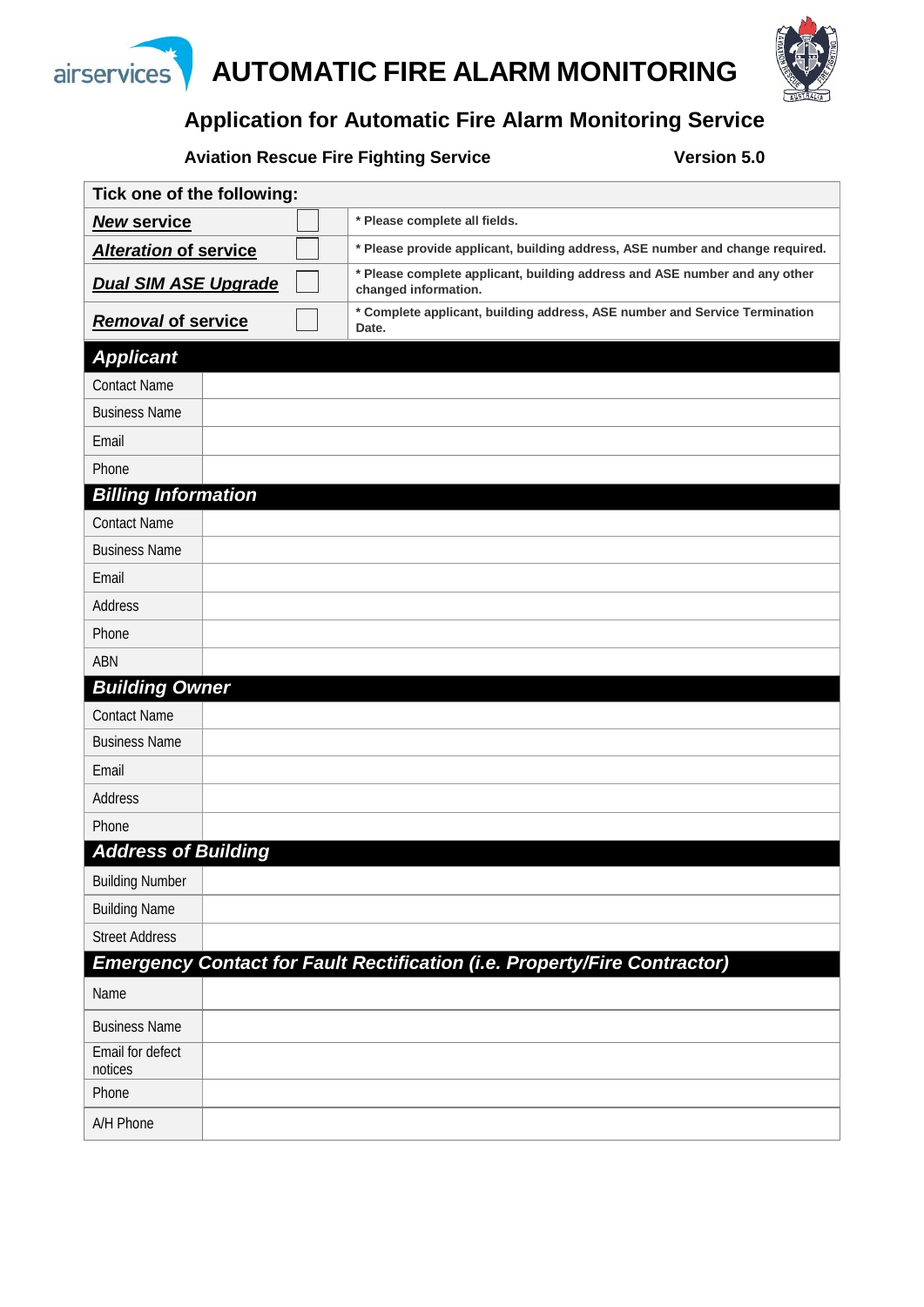

# **AUTOMATIC FIRE ALARM MONITORING**



| <b>Emergency Contact for Building Access</b>                                                      |  |  |  |  |  |
|---------------------------------------------------------------------------------------------------|--|--|--|--|--|
| Name                                                                                              |  |  |  |  |  |
| <b>Business Name</b>                                                                              |  |  |  |  |  |
| Phone                                                                                             |  |  |  |  |  |
| A/H Phone                                                                                         |  |  |  |  |  |
| <b>ASE Installation Technician</b>                                                                |  |  |  |  |  |
| Installation must be performed by an Airservices Certified Maintainer                             |  |  |  |  |  |
| Name                                                                                              |  |  |  |  |  |
| <b>Business Name</b>                                                                              |  |  |  |  |  |
| <b>Phone Number</b>                                                                               |  |  |  |  |  |
| <b>Alteration of Service - Additional Comments</b>                                                |  |  |  |  |  |
|                                                                                                   |  |  |  |  |  |
|                                                                                                   |  |  |  |  |  |
|                                                                                                   |  |  |  |  |  |
|                                                                                                   |  |  |  |  |  |
|                                                                                                   |  |  |  |  |  |
|                                                                                                   |  |  |  |  |  |
|                                                                                                   |  |  |  |  |  |
|                                                                                                   |  |  |  |  |  |
|                                                                                                   |  |  |  |  |  |
|                                                                                                   |  |  |  |  |  |
|                                                                                                   |  |  |  |  |  |
|                                                                                                   |  |  |  |  |  |
|                                                                                                   |  |  |  |  |  |
| <b>Service Termination Date - Confirmed Service Removal</b>                                       |  |  |  |  |  |
| Date                                                                                              |  |  |  |  |  |
| * Note: If applying for removal of an existing service, this application must be accompanied with |  |  |  |  |  |
| written correspondence from an authorised person noting the reasons for the removal. A risk       |  |  |  |  |  |
| assessment may be suggested.                                                                      |  |  |  |  |  |
| <b>Instructions</b>                                                                               |  |  |  |  |  |
| Submission of this application form constitutes acceptance of the Standard Terms and              |  |  |  |  |  |
| <b>Conditions detailed below.</b>                                                                 |  |  |  |  |  |
|                                                                                                   |  |  |  |  |  |
| Refer to the Standard Terms and Conditions for more information                                   |  |  |  |  |  |
| Complete the application and email to: ARFFFireAlarmMonitoring@airservicesaustralia.com           |  |  |  |  |  |
| Important information pertaining to the connection process can be found here:                     |  |  |  |  |  |
| http://www.airservicesaustralia.com/services/automatic-fire-alarm-monitoring-service/             |  |  |  |  |  |
|                                                                                                   |  |  |  |  |  |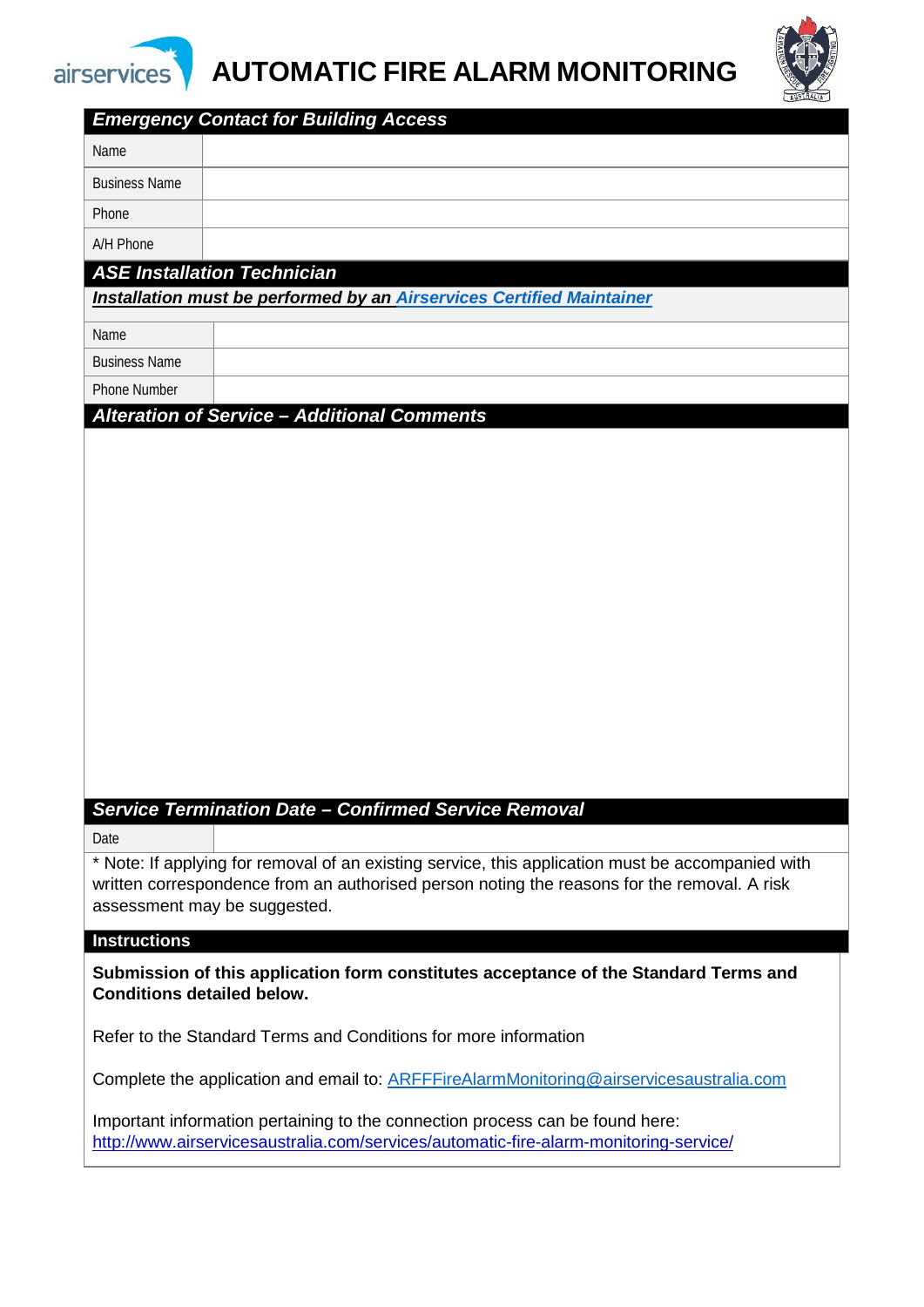

## **AUTOMATIC FIRE ALARM MONITORING Standard Terms and Conditions**



#### **BACKGROUND**

- A. Certain premises are prescribed under legislation through the Building Code of Australia as requiring a fire alarm to be installed and monitored by an Automatic Fire Alarm Service Provider.
- B. At certain airports, Airservices Australia provides Automatic Fire Alarm Monitoring Services for on airport premises.
- C. In addition, on certain airports, fire alarms terminate at the Airservices Australia fire station, and it is the responsibility of Airservices Australia to respond to those alarms.
- D. Airservices Australia charges a fee for the provision of fire alarm monitoring services and for responding to Chargeable False Alarms.
- E. The Customer acknowledges and agrees that it:
	- occupies premises requiring a fire alarm to be monitored by an Automatic Fire Alarm Service Provider;
	- those premises are at an airport where Airservices provides those fire alarm monitoring services;
	- that Airservices will provide those services to the Customer of the terms of this agreement; and
	- that it must pay a fee if Airservices responds to a Chargeable False Alarms.

#### **1. Scope of Agreement**

Airservices Australia will provide the Services to the Customer in accordance with this agreement.

- **2. Commencement of Automatic Fire Alarm Monitoring Services and Term**
- (a) As soon as practicable after receiving an Application from the Customer, Airservices will provide the Customer with two (2) SIM cards to the Customer for use in the Fire Alarm Equipment.
- (b) Airservices will begin providing the Automatic Fire Alarm Services upon satisfaction of all of the following events:
	- a. Airservices has provided the Customer with two (2) SIM cards for use in the Fire Alarm Equipment;
	- b. the Customer's premises has had properly installed in it the Fire Alarm Equipment (including installation of the two (2) SIM cards provided by Airservices); and
	- c. the Fire Alarm Equipment has been commissioned by Airservices.
- (c) The term of this agreement ends on the date that is 12 months after the Commission Date.
- (d) Airservices Australia must notify the Customer of the Commission Date promptly after commissioning the Customer's fire alarm.
- (e) Unless the Customer gives written notice terminating this agreement to Airservices Australia no later than 30 days before the end of the term, the term of this agreement will extend for an additional 12 months on the terms of this agreement, including this clause 1.

#### **3. Standard of Services**

Airservices Australia will provide the Services with due care, skill and diligence and the Customer agrees and acknowledges that the Services are provided without any form of warranty.

In particular, Airservices Australia excludes all liability, however arising, which results from a failure to provide the Services.

#### **4. Payment and Contract Price**

#### **4.1 Payment**

(a) The Customer must pay Airservices Australia the Contract Price and the False Alarm Charges (if any) in accordance with the terms of this clause 4.

#### **4.2 Contract Price**

- (a) The Contract Price at the Commencement Date is the price set out in clause 17.
- (b) The Contract Price will increase annually on 1 July in accordance with increases in the CPI*.*
- (c) If the Customer terminates this agreement, no payments made by the Customer will be refunded.

#### **4.3 False Alarm Charges**

- (a) If Airservices Australia responds to a Chargeable False Alarm, the Customer must pay Airservices Australia the False Alarm Charges.
- (b) If Airservices Australia responds to a Non-Chargeable False Alarm, Airservices Australia will not charge, and the Customer does not have to pay, the False Alarm Charges.

#### **4.4 Provision of a tax invoice**

Airservices Australia will provide the Customer with a Tax Invoice:

- (a) for the Contract Price, annually in advance for the provision of the Services;
- (b) for any False Alarm Charges, monthly in arrears; and

the invoice amount is to be paid to Airservices Australia within 28 days after the date of the Tax Invoice.

#### **4.5 Payment instructions**

- (a) Payment of an invoice amount is to be by electronic funds transfer as directed by Airservices Australia.
- (b) Invoice amounts will be exclusive of any bank, financial institution or transaction fees, charges, levies or taxes (other than GST) and any such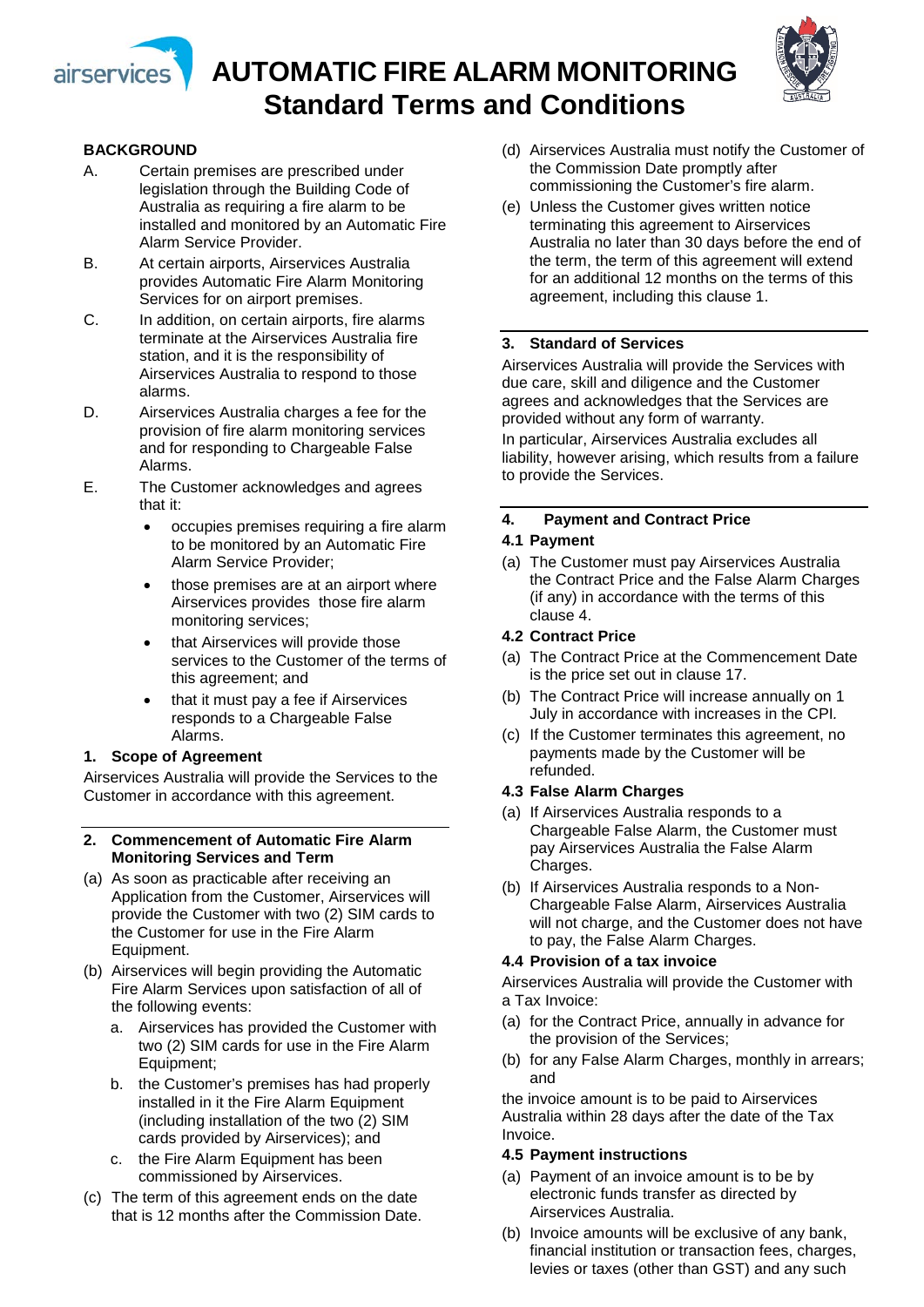





fees, charges, levies or taxes will be borne by the Customer.

#### **4.6 GST**

Unless specified otherwise, the Contract Price and the False Alarm Charges include GST for supplies made under this agreement that are taxable supplies within the meaning of the GST Law.

#### **5. Customer's Obligations**

The Customer will provide Airservices Australia, if required, with reasonable access to those of its personnel responsible for purchase of the Services and access to its premises to the extent reasonably required by Airservices Australia to provide the Services.

#### **6. Notices**

A notice or any other communication in connection with this agreement must be in writing and sent to the other party's e-mail or facsimile address.

#### **7. Limitation of liability**

Airservices Australia's total liability to the Customer for breach of any condition, warranty or term or any other express or implied provision of this agreement will be reduced to the extent that the Customer has caused or contributed to the loss, damage or liability PROVIDED ALWAYS that Airservices Australia's total liability to the Customer for breach of any condition, warranty or term or any other express or implied provision of this agreement is limited to the Contract Price for the year in which the breach occurred.

#### **8. Indemnity**

The Customer indemnifies Airservices Australia against all loss, liability or expense arising out of or in connection with any action or Claims arising from:

- (a) provision of the Services;
- (b) alleged infringement of intellectual property rights; and
- (c) breach of this agreement by the Customer.

The above indemnity will be reduced to the extent that Airservices Australia contributed to the loss, liability or expense.

#### **9. Termination**

- (a) Either party may terminate this agreement by providing 30 days' written notice to the other.
- (b) In the event of notice of termination being given by the Customer to Airservices Australia under clause 9(a), Airservices Australia will be paid such reasonable compensation to meet any commitments, liabilities or expenses reasonably and properly incurred by Airservices Australia in connection with the agreement.
- (c) Termination pursuant to clause 9(a) will not affect or prejudice any rights which have

accrued to either party up to and including the date of termination.

#### **10. Applicable law**

This agreement is governed by and is to be construed in accordance with the laws applicable in the Australian Capital Territory and each party irrevocably and unconditionally submits to the nonexclusive jurisdiction of the courts of the Australian Capital Territory and any courts of appeal from those courts.

#### **11. Dispute resolution**

If there is a dispute in connection with this agreement the parties agree to use genuine and best efforts (including referring the dispute to senior management) to resolve the issues before taking legal proceedings.

#### **12. Unavoidable events**

Airservices Australia will not be liable for any loss, damage, expense or charge of any kind for failure to provide the Services due to any event beyond its reasonable control, including unsuitable weather conditions, failure of any system (including an alarm system), fire, storm, flood, earthquake or any other Act of God, labour dispute or transportation embargo, act or omission of a government or other competent authority and changes to any laws or regulations or the making of any legally enforceable orders frustrating the effectual performance of this agreement. Where such event prevents Airservices Australia from performing its obligations under this agreement it will advise the Customer in writing and Airservices Australia will be excused from such performance or observance under this agreement to the extent of the relevant prevention, restriction or effect.

#### **13. Entire agreement**

These terms and conditions, together with the Application, constitute the entire agreement of the parties about their subject matter. Any prior agreement, undertakings and negotiations on that subject matter cease to have any effect.

#### **14. Definitions**

In this agreement:

**Application** means the Application for Automatic Fire Alarm Monitoring Service.

**Automatic Fire Alarm Monitoring Services** means the monitoring of the Customer's automatic Fire Alarm Equipment in accordance with applicable Australian Standard

**Automatic Fire Alarm Service Provider** means an organisation that's provides the monitoring and actioning of Automatic Fire Alarms

**Chargeable False Alarm** means any activation of a fire alarm system through error in installation,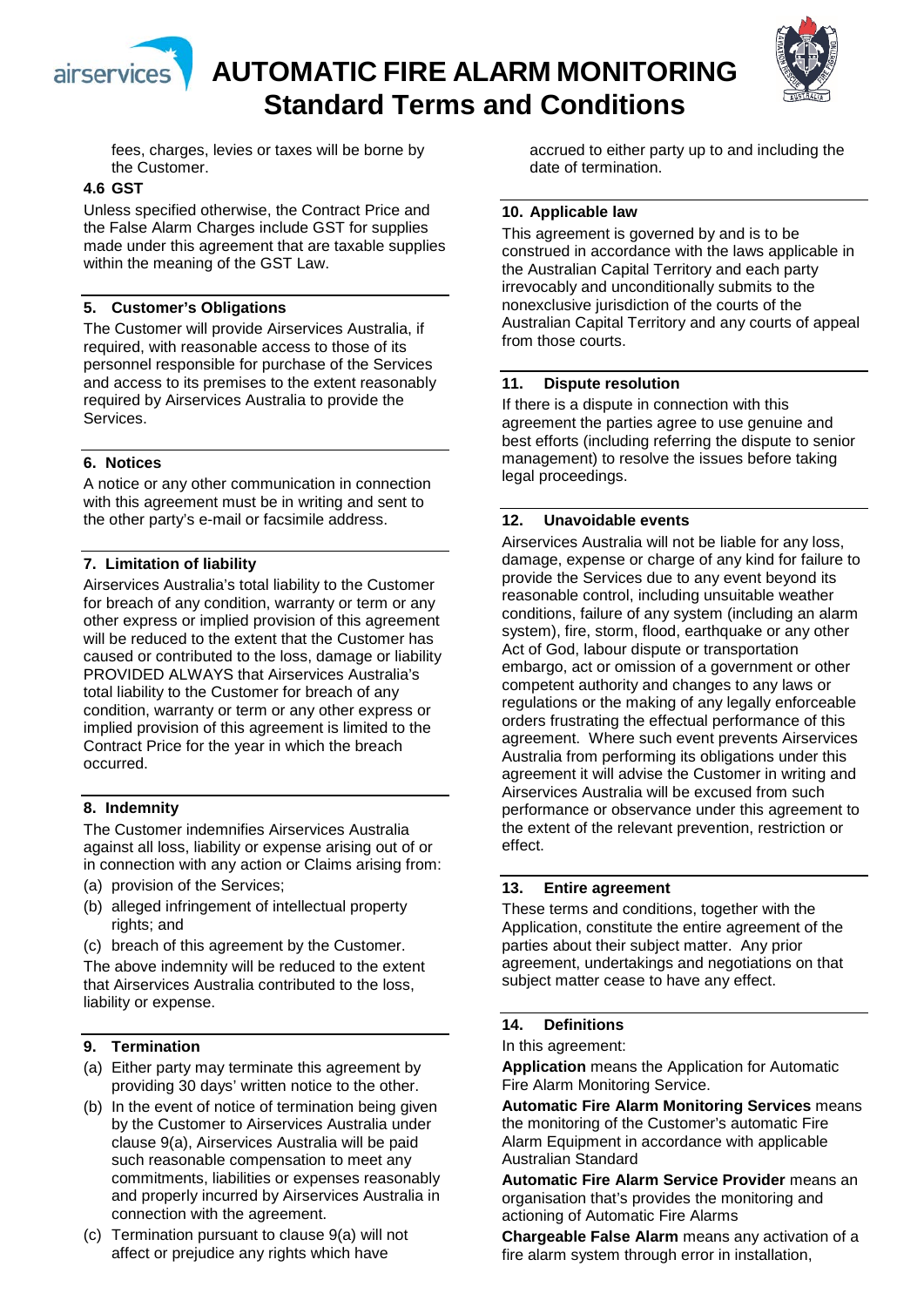



**Standard Terms and Conditions** Personal information collected on this form will be added to Airservices Australia's fire alarms database and used for the purpose of providing the Services.

Where appropriate, personal information may be disclosed to airports or other parties in the course of providing those Services.

Your personal information will only be used for the purpose for which you provided it and any other purposes notified to you at the time of collection. Airservices Australia will not use your personal information for any other purpose unless you have given your consent or if Airservices Australia is required or authorised to disclose that information by law.

**17. Fee Schedule Monitoring (per annum)**

| City/Town of the building<br>as noted in the Application | Fee 19 - 20 FY |
|----------------------------------------------------------|----------------|
| Adelaide                                                 | \$1,039,33     |
| Alice Springs                                            | \$698.76       |
| Avalon                                                   | \$698.76       |
| <b>Ayers Rock</b>                                        | \$698.76       |
| <b>Ballina</b>                                           | \$698.76       |
| <b>Brisbane</b>                                          | \$1,039,33     |
| <b>Broome</b>                                            | \$698.76       |
| Cairns                                                   | \$1,039,33     |
| Canberra                                                 | \$698.76       |
| <b>Coffs Harbour</b>                                     | \$698.76       |
| Darwin                                                   | \$1,039,33     |
| Gladstone                                                | \$698.76       |
| <b>Gold Coast</b>                                        | \$698.76       |
| Hamilton Island                                          | \$698.76       |
| Hobart                                                   | \$698.76       |
| Karratha                                                 | \$698.76       |
| Launceston                                               | \$698.76       |
| Mackay                                                   | \$698.76       |
| Melbourne                                                | \$1,039,33     |
| Newman                                                   | \$698.76       |
| Perth                                                    | \$1,039,33     |
| Port Hedland                                             | \$698.76       |
| Rockhampton                                              | \$698.76       |
| <b>Sunshine Coast</b>                                    | \$698.76       |
| Sydney                                                   | \$1,039,33     |
| Townsville                                               | \$698.76       |

**18. False Alarm Charges** \$575.19 per incident.

mechanical, electrical or other equipment associated failure, lack of proper maintenance, signals activated intentionally in non-emergency situations, or through the negligence of the Customer, including the Customer's employees, other agents or occupants of the building, and that is not a Non-Chargeable False Alarm.

**Claim** means any (including and third party) cause of action, allegation, claim, demand, debt, liability, suit or proceeding of any nature however arising and whether present or future, fixed or unascertained, actual or contingent or at law (including negligence), in equity, under statute or otherwise.

> **Commission Date** means the date of commissioning of the Customer's fire alarm by Airservices Australia.

**Contract Price** means the fee for performing the Services at the airport at which the Customer's building is situated, specified in clause 17, but does not include False Alarm Charges.

**CPI** ('**Consumer Price Index**') means the CPI of the weighted average of the eight capital cities as calculated by the Australian Bureau of Statistics and released in the last month of the financial year.

**Customer** means that party noted as the 'applicant' in the Application.

**False Alarm Charges** means the amount payable for Chargeable False Alarms set out in clause 18.

**Fire Alarm Equipment** means any equipment required to transmit an alarm or other condition to the Fire Alarm Monitoring service .

**GST** has the same meaning as in the GST Law. **GST Law** means *A New Tax (Goods and Services)*  Act 1999 (Cth) and associated regulations.

**Non-Chargeable False Alarm** means any activation of a fire alarm system where Airservices Australia believes the cause of the alarm to be beyond the reasonable control of the Customer, the Customer's employees, other agents or occupants of the building.

**Services** means the services to be performed by Airservices Australia under this agreement, namely:

- (a) the provision of two (2) SIM cards to the Customer for use in the Fire Alarm Equipment; and
- (b) Automatic Fire Alarm Monitoring Services.

**Tax Invoice** has the same meaning as in the GST Law.

#### **15. Survival**

Clauses 3, 4, 7, 8, 9, 10, 11, 12, 14 and 16 survive the termination or expiry of this agreement as do any other provisions that by implication from their nature are intended to survive the termination or expiry, and any rights and remedies accrued prior to termination.

**19. Wireless Data Service Fees annual (if applicable)**

\_\_\_\_\_\_\_\_\_\_\_\_\_\_\_\_\_\_\_\_\_\_\_\_\_\_\_\_\_\_\_\_\_\_\_\_\_\_\_\_\_\_